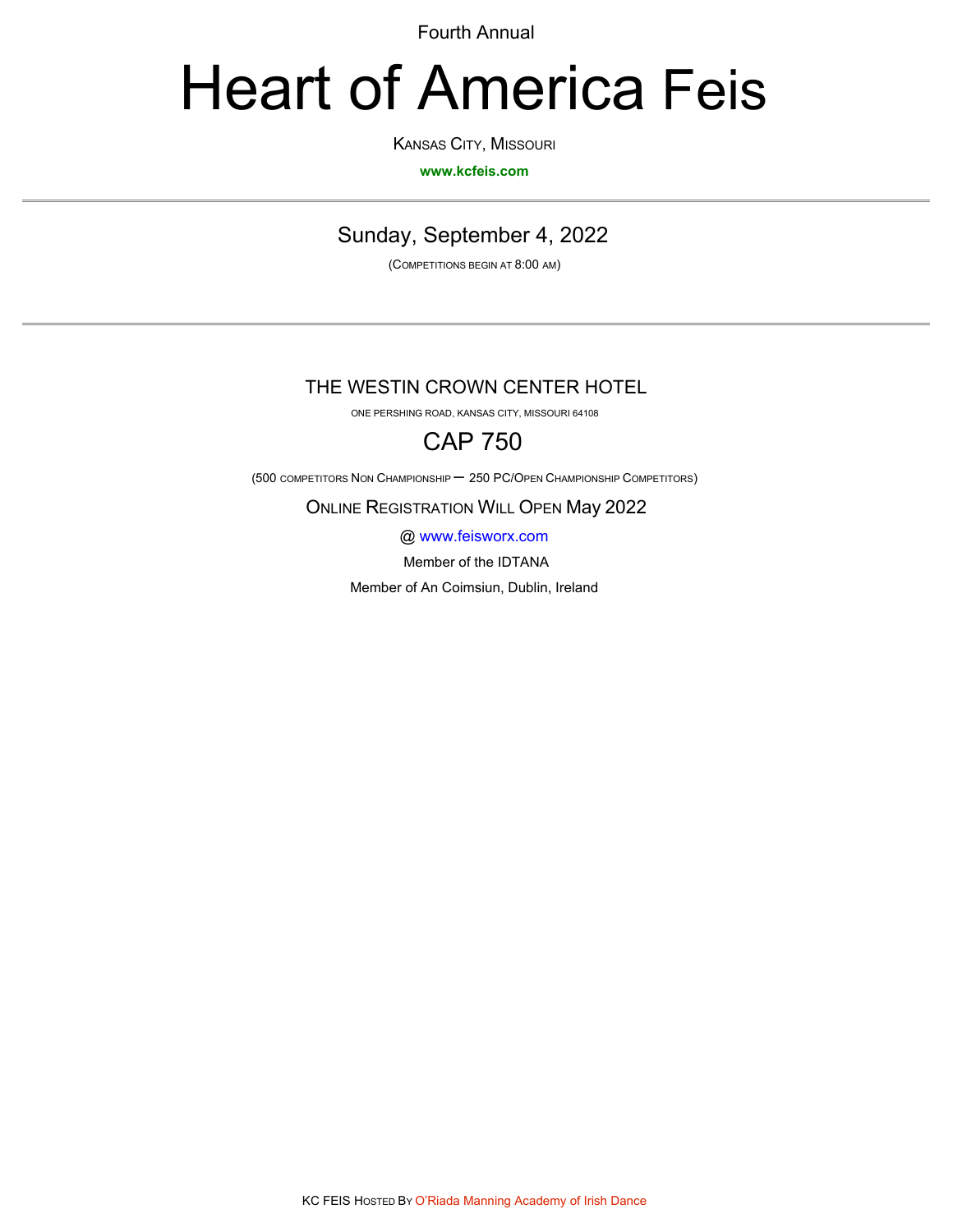**The First Feis level has been established for dancers who are competing in their very First Feis. Once a dancer competes in the First Feis category, the dancer must move into Beginner 1 or Beginner 2.**

|                   |              |       |              | GIRLS        |              |              |                 |                 |              |              |              | <b>BOYS</b>  |              |              |              |                 |
|-------------------|--------------|-------|--------------|--------------|--------------|--------------|-----------------|-----------------|--------------|--------------|--------------|--------------|--------------|--------------|--------------|-----------------|
|                   | U5           | U6    | U7           | U8           | U9           | U10          | U <sub>11</sub> | O <sub>11</sub> | U5           | U6           | U7           | U8           | U9           | U10          | U11          | O <sub>11</sub> |
| <b>REEL</b>       | <b>105RL</b> | 106RL | <b>107RL</b> | 108RL        | <b>109RL</b> | <b>110RL</b> | <b>111RL</b>    | <b>112RL</b>    | <b>155RL</b> | <b>156RL</b> | <b>157RL</b> | <b>158RL</b> | 159RL        | <b>160RL</b> | <b>161RL</b> | <b>162RL</b>    |
| <b>LIGHT JIG</b>  | 105LJ        | 106LJ | 107LJ        | 108LJ        | 109LJ        | 110LJ        | <b>111LJ</b>    | 112LJ           | <b>155LJ</b> | 156LJ        | 157LJ        | <b>158LJ</b> | <b>159LJ</b> | <b>160LJ</b> | <b>161LJ</b> | <b>162LJ</b>    |
| <b>SINGLE JIG</b> | 105SN        | 106SN | <b>107SN</b> | <b>108SN</b> | <b>109SN</b> | <b>110SN</b> | <b>111SN</b>    | 112SN           | <b>155SN</b> | 156SN        | <b>157SN</b> | <b>158SN</b> | <b>159SN</b> | <b>160SN</b> | <b>161SN</b> | <b>162SN</b>    |
| <b>SLIP JIG</b>   | 105SJ        | 106SJ | <b>107SJ</b> | <b>108SJ</b> | 109SJ        | 110SJ        | <b>111SJ</b>    | 112SJ           |              |              |              |              |              |              |              |                 |

#### **BEGINNER 1 (BEGINNER) All hard shoe dances at traditional speeds.**

**A dancer who has been dancing for less than one year. A Beginner 1 must move to Beginner 2 no later than January 1st of the dancers second year of instruction, or may move to Beginner 2 earlier with teacher's permission and provided that the Feis has not closed to changes. Note: A Beginner 1 dancer who starts in September may continue as a Beginner 1 until December of the following year (16 months) before moving into Beginner 2.**

|            |              |              |              | <b>GIRLS</b> |              |              |              |       |                 |              |              |              |              | <b>BOYS</b>  |              |              |              |              |
|------------|--------------|--------------|--------------|--------------|--------------|--------------|--------------|-------|-----------------|--------------|--------------|--------------|--------------|--------------|--------------|--------------|--------------|--------------|
|            | U5           | U6           | U7           | U8           | U9           | U10          | U11          | U12   | O <sub>12</sub> | U5           | U6           | U7           | U8           | U9           | <b>U10</b>   | U11          | U12          | O12          |
| Reel       | <b>205RL</b> | <b>206RL</b> | <b>207RL</b> | <b>208RL</b> | <b>209RL</b> | <b>210RL</b> | 211RL        | 212RL | <b>213RL</b>    | <b>255RL</b> | <b>256RL</b> | <b>257RL</b> | <b>258RL</b> | <b>259RL</b> | <b>260RL</b> | <b>261RL</b> | <b>262RL</b> | <b>263RL</b> |
| Light Jig  | 205LJ        | 206LJ        | 207LJ        | 208LJ        | 209LJ        | 210LJ        | 211LJ        | 212LJ | 213LJ           | 255LJ        | 256LJ        | 257LJ        | 258LJ        | 259LJ        | 260LJ        | 261LJ        | 262LJ        | 263LJ        |
| Single Jig | 205SN        | <b>206SN</b> | 207SN        | 208SN        | <b>209SN</b> | <b>210SN</b> | <b>211SN</b> | 212SN | 213SN           | <b>255SN</b> | 256SN        | <b>257SN</b> | 258SN        | <b>259SN</b> | 260SN        | 261SN        | <b>262SN</b> | <b>263SN</b> |
| Slip Jig   | <b>205SJ</b> | 206SJ        | <b>207SJ</b> | <b>208SJ</b> | 209SJ        | 210SJ        | <b>211SJ</b> | 212SJ | 213SJ           |              |              |              |              |              |              |              |              |              |

**BEGINNER 2 (ADVANCED BEGINNER) All hard shoe dances at traditional speeds.**

**A dancer who has been dancing for more than one year and who has not won a 1st, 2nd, or 3rd in Beginner 2. A dancer who has won a 1st, 2nd, or 3rd in a Beginner 2 dance must move into Novice in that dance no later than January 1st of the next calendar year or with teacher's permission as soon as the next Feis (if said Feis has not closed to changes).**

|                       |       |              |       | <b>GIRLS</b> |                 |       |                 |                 |                 |       |              |       |              | <b>BOYS</b>     |       |                 |       |                 |
|-----------------------|-------|--------------|-------|--------------|-----------------|-------|-----------------|-----------------|-----------------|-------|--------------|-------|--------------|-----------------|-------|-----------------|-------|-----------------|
|                       | U6    | U7           | U8    | U9           | U <sub>10</sub> | U11   | U <sub>12</sub> | U <sub>13</sub> | O <sub>13</sub> | U6    | U7           | U8    | U9           | U <sub>10</sub> | U11   | U <sub>12</sub> | U13   | O <sub>13</sub> |
| <b>REEL</b>           | 306RL | <b>307RL</b> | 308RL | 309RL        | 310RL           | 311RL | 312RL           | 313RL           | 314RL           | 356RL | 357RL        | 358RL | 359RL        | 360RL           | 361RL | 362RL           | 363RL | 364RL           |
| LIGHT JIG             | 306LJ | 307LJ        | 308LJ | 309LJ        | 310LJ           | 311LJ | 312LJ           | 313LJ           | 314LJ           | 356LJ | 357LJ        | 358LJ | 359LJ        | 360LJ           | 361LJ | 362LJ           | 363LJ | 364LJ           |
| <b>SINGLE JIG</b>     | 306SN | 307SN        | 308SN | 309SN        | 310SN           | 311SN | <b>312SN</b>    | 313SN           | 314SN           | 356SN | <b>357SN</b> | 358SN | <b>359SN</b> | 360SN           | 361SN | 362SN           | 363SN | <b>364SN</b>    |
| <b>SLIP JIG</b>       | 306SJ | 307SJ        | 308SJ | 309SJ        | 310SJ           | 311SJ | 312SJ           | 313SJ           | 314SJ           |       |              |       |              |                 |       |                 |       |                 |
| <b>TREBLE JIG</b>     | 306TJ | 307TJ        | 308TJ | 309TJ        | 310TJ           | 311TJ | 312TJ           | 313TJ           | 314TJ           | 356TJ | 357TJ        | 358TJ | 359TJ        | 360TJ           | 361TJ | 362TJ           | 363TJ | 364TJ           |
| <b>HORNPIPE</b>       | 306HP | 307HP        | 308HP | 309HP        | 310HP           | 311HP | 312HP           | 313HP           | 314HP           | 356HP | 357HP        | 358HP | 359HP        | 360HP           | 361HP | 362HP           | 363HP | 364HP           |
| <b>ST PATRICK DAY</b> | 306PD | 307PD        | 308PD | 309PD        | 310PD           | 311PD | 312PD           | 313PD           | 314PD           | 356PD | 357PD        | 358PD | 359PD        | 360PD           | 361PD | 362PD           | 363PD | 364PD           |

#### **NOVICE All hard shoes dances can be done at either traditional speed or slow speed.**

**A dancer moves into Novice as a result of placing 1st, 2nd, or 3rd in that dance as indicated in Beginner 2. A dancer who wins 1st in a Novice dance must move into Prizewinner in that dance no later than January 1st of the next calendar year or with teacher's permission as soon as the next Feis (if said Feis has not closed to changes).**

|                   |       |       |       | <b>GIRLS</b> |                 |                               |     |                               |       |                  |                         |          |       |       | <b>BOYS</b>       |       |       |                   |         |       |
|-------------------|-------|-------|-------|--------------|-----------------|-------------------------------|-----|-------------------------------|-------|------------------|-------------------------|----------|-------|-------|-------------------|-------|-------|-------------------|---------|-------|
|                   | U7    | U8    | U9    | U10          | U11             | U12                           | U13 | U14                           | U15   | O <sub>15</sub>  | U7                      | U8       | U9    | U10   | U <sub>11</sub>   | U12   | U13   | U14               | U15 I   | O15   |
| <b>REEL</b>       | 407RL | 408RL | 409RL |              |                 | 410RL 411RL 412RL 413RL 414RL |     |                               |       |                  | 415RL 416RL 457RL       | ∣ 458RL∣ | 459RL |       | 460RL 461RL       |       |       | 462RL 463RL 464RL | 465RL   | 466RL |
| <b>LIGHT JIG</b>  | 407LJ | 408LJ | 409LJ |              | $410LJ$ $411LJ$ |                               |     | 412LJ   413LJ   414LJ   415LJ |       |                  | 416LJ 457LJ             | 458LJ    | 459LJ | 460LJ | 461 LJ I          | 462LJ | 463LJ | 464LJ             | 465LJ   | 466LJ |
| <b>SLIP JIG</b>   | 407SJ | 408SJ | 409SJ |              |                 | 410SJ 411SJ 412SJ 413SJ 414SJ |     |                               |       | ∣ 415SJ∃ 416SJ ∣ |                         |          |       |       |                   |       |       |                   |         |       |
| <b>TREBLE JIG</b> | 407TJ | 408TJ | 409TJ |              | 410TJ 411TJ     |                               |     | 412TJ   413TJ   414TJ         | 415TJ |                  | 416TJ 457TJ 458TJ       |          | 459TJ | 460TJ | 461TJ             | 462TJ |       | 463TJ   464TJ     | 465TJ I | 466TJ |
| <b>HORNPIPE</b>   | 407HP | 408HP | 409HP |              | 410HP 411HP     |                               |     | 412HP 413HP 414HP             |       |                  | 415HP 416HP 457HP 458HP |          |       |       | 459HP 460HP 461HP | 462HP |       | 463HP 464HP 465HP |         | 466HP |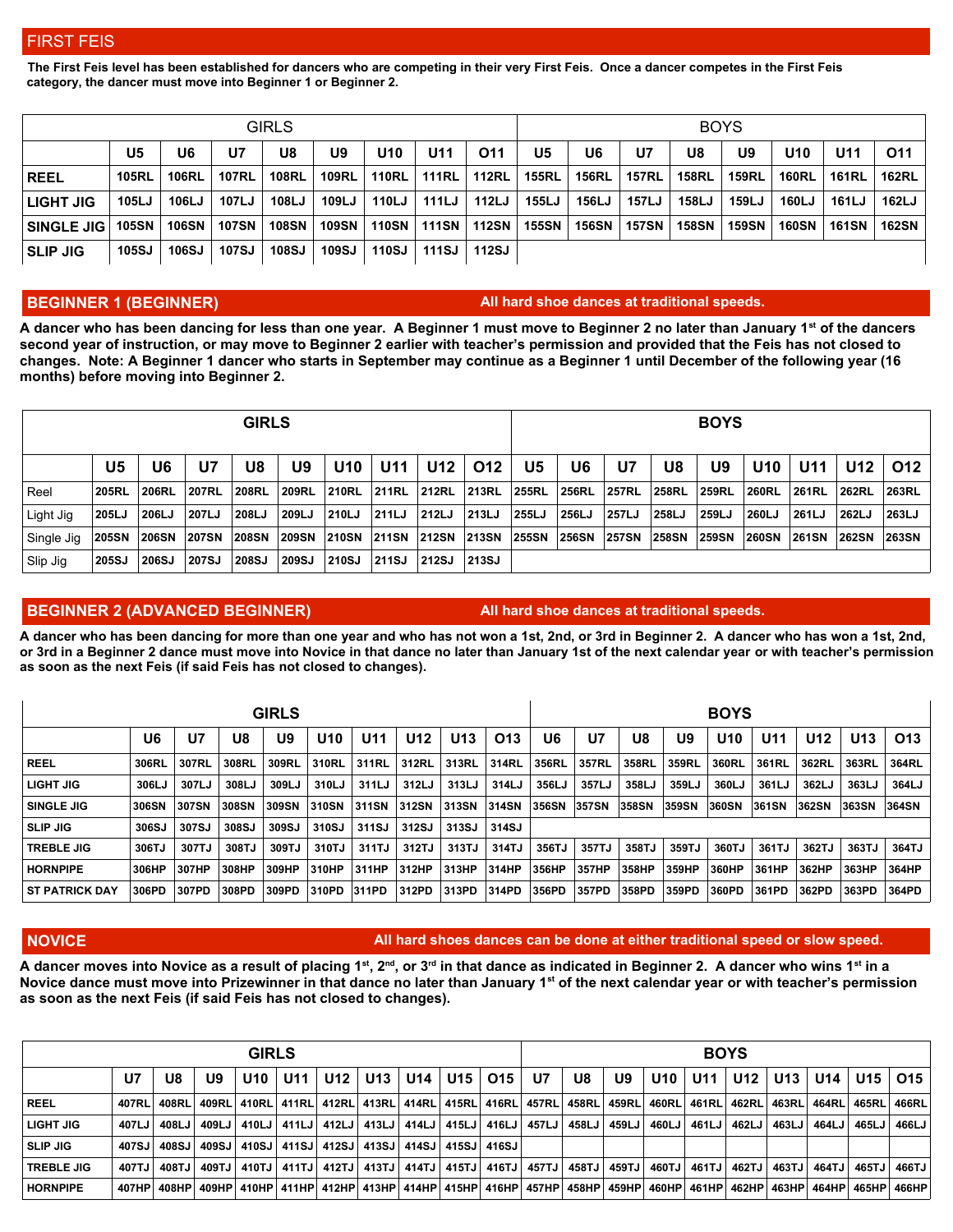| <b>TRADITIONAL</b><br><b>SET</b> | 407TS | 408TS | 409TS | 410TS ! | 411TS | 412TS ! | 413TS | 414TS | . 415TS <sup>!</sup> |  | 416TS 457TS | 458TS | $.459$ TS $^{\dagger}$ | 460TS | . 461TS ! | 462TS | 463TS $^{\prime}$ | 464TS | 465TS | 466TS |
|----------------------------------|-------|-------|-------|---------|-------|---------|-------|-------|----------------------|--|-------------|-------|------------------------|-------|-----------|-------|-------------------|-------|-------|-------|
|----------------------------------|-------|-------|-------|---------|-------|---------|-------|-------|----------------------|--|-------------|-------|------------------------|-------|-----------|-------|-------------------|-------|-------|-------|

**PRIZE WINNER All hard shoes dances can be done at either traditional speed or slow speed.**

**A dancer moves into Prizewinner as a result of placing 1st as indicated in Novice.**

|                                  |              |              |       | <b>GIRLS</b> |              |                       |              |                                           |              |                   |              |       |                   |                 |       | <b>BOYS</b> |         |       |             |                 |
|----------------------------------|--------------|--------------|-------|--------------|--------------|-----------------------|--------------|-------------------------------------------|--------------|-------------------|--------------|-------|-------------------|-----------------|-------|-------------|---------|-------|-------------|-----------------|
|                                  | U7           | U8           | U9    | U10          | U11          | U12                   | U13          | U14                                       | U15          | O <sub>15</sub>   | U7           | U8    | U9                | U <sub>10</sub> | U11   | U12         | U13     | U14   | U15         | O <sub>15</sub> |
| REEL                             | 507RL        | 508RL        | 509RL | <b>510RL</b> | 511RL        | 512RL   513RL   514RL |              |                                           | 515RL        | 516RL   557RL     |              | 558RL | 559RL             | 560RL           | 561RL | 562RL       | ∣ 563RL | 564RL | 565RL 566RL |                 |
| LIGHT JIG                        | 507LJ        | 508LJ        | 509LJ | 510LJ        | <b>511LJ</b> | <b>512LJ</b>          | <b>513LJ</b> | <b>514LJ</b>                              | <b>515LJ</b> | <b>516LJ</b>      | <b>557LJ</b> | 558LJ | <b>559LJ</b>      | <b>560LJ</b>    | 561LJ | 562LJ 563LJ |         | 564LJ | 1565LJ      | <b>566LJ</b>    |
| <b>SLIP JIG</b>                  | 507SJ        | 1508SJ       | 509SJ | <b>510SJ</b> |              |                       |              | 511SJ 512SJ 513SJ 514SJ 515SJ 516SJ       |              |                   |              |       |                   |                 |       |             |         |       |             |                 |
| <b>TREBLE JIG</b>                | 507TJ        | <b>508TJ</b> | 509TJ | <b>510TJ</b> | 511TJ 512TJ  |                       | <b>513TJ</b> | <b>514TJ</b>                              | 515TJ 516TJ  |                   | <b>557TJ</b> | 558TJ | 559TJ 560TJ       |                 | 561TJ | 562TJ 563TJ |         | 564TJ | 1565TJ      | <b>566TJ</b>    |
| <b>HORNPIPE</b>                  | 507HP        | 508HP        | 509HP |              |              |                       |              | ∣ 510HP ∣ 511HP ∣ 512HP ∣ 513HP ∣ 514HP ∣ |              | 515HP 516HP 557HP |              |       | 558HP 559HP 560HP |                 | 561HP | 562HP 563HP |         | 564HP | 565HP       | 566HP           |
| <b>TRADITIONAL</b><br><b>SET</b> | <b>507TS</b> | 508TS        | 509TS | 510TS        | 511TS        | 512TS                 |              | 513TS   514TS                             | 515TS        | 516TS   557TS     |              |       | 558TS 559TS       | 560TS           | 561TS | 562TS       | 563TS   | 564TS | 565TS       | 566TS           |

#### **PRELIMINARY CHAMPIONSHIPS**

A dancer who wins 1<sup>st</sup> place in each of the Open dances (reel, slip-jig, treble jig, and hornpipe) can move into Preliminary Championships with teacher's permission. Boys and Girls will compete against each other, however if there are at least 5 boys entered, the boys will be moved into a separate competition. In cases where a Feis elects to split a competition due to a large entry, the split must be done by birth date age in the same manner as the North American Championships.

Dancers will perform 48 bars of the reel or 40 bars of the slip-jig **and** 40 bars of the hornpipe or 48 bars of the treble jig.

Preliminary Championship will be judged and scored by all 3 judges. In addition, awards will also be posted for each solo round (light and heavy round) based on the scores of one judge (different judges scores for light and heavy).

|                                 | U9    | <b>U10</b> | 1144  | 1112<br>. . | U13   | U14   | U15<br>ັ | U16   | 1117<br><b></b> | $\bigcap_{ }$<br>vı. |
|---------------------------------|-------|------------|-------|-------------|-------|-------|----------|-------|-----------------|----------------------|
| <b>Preliminary Championship</b> | 609PC | 610PC      | 611PC | 612PC       | 613PC | 614PC | 615PC    | 616PC | 617PC           | 618PC                |

#### **OPEN CHAMPIONSHIPS**

A dancer who wins two First Place awards in one calendar year will move on to Open Championship the following year, or as soon as the second win is achieved, in any age category, in the following years. Only in the case of back-to-back Feiseanna (successive days), in which case the first win in the first Feis will not change the dancer's status for the second Feis. Placing in a Regional or National Oireachtas does not change the status of a competitor.

If there are less than 5 boys entered in a competition, the boys and girls competitions will be combined.

Dancers will perform: 48 bars of reel or 40 bars of slip-jig, 40 bars of the hornpipe or 48 bars of the treble jig, and a Set Dance. A Feis may elect to have a recall of 50% of the competitors for the set-dance round if there are over 20 dancers in the competition.

Open Championship will be judged and scored by all 3 judges. In addition, awards will also be posted for each solo round (light, heavy, and set) based on the scores of one judge (different for each round).

|                     |                 |       | <b>GIRLS / LADIES</b> |       |       |       |       |       | <b>BOYS / MEN</b> |       |                 |
|---------------------|-----------------|-------|-----------------------|-------|-------|-------|-------|-------|-------------------|-------|-----------------|
|                     | U <sub>10</sub> | U12   | U14                   | U16   | U18   | O18   | U12   | U14   | U16               | U18   | O <sub>18</sub> |
| <b>Championship</b> | 710OC           | 712OC | 714OC                 | 716OC | 718OC | 719OC | 762OC | 764OC | 766OC             | 768OC | 769OC           |

NOTE: A dancer who has not received a legitimate placing (sufficient competitors within the normal placing scale) along with a dancer who has not placed in Open Championships for two consecutive years, may return to their previous competition level. For example, an Open Championship dancer that does not place in two consecutive years may return to Preliminary Championships, the same as a Preliminary dancer who does not place can return to Prizewinner.

| <b>ADULT</b> | Beginner 1 & 2 hard shoe dances will be at traditional speeds. Novice/Prizewinner hard shoe dances can be done at |
|--------------|-------------------------------------------------------------------------------------------------------------------|
|              | either traditional or slow speeds.                                                                                |

A dancer over the age of 18 who has not danced in the above described competitions for a period of five years. Dancers who are in the Adult categories cannot enter any competition other than Adult specified competitions. A dancer who wishes to return to any category other than Adult **must** remain out of Adult competitions until they retire from dancing for five consecutive years.

| <b>REEL</b> | LIGHT JIG | <b>JIG</b><br><b>SINGLE</b> | <b>SLIP JIG</b> | <b>TREBLE JIG</b> | <b>HORNPIPE</b> | <b>TRADITIONAL SET</b> |
|-------------|-----------|-----------------------------|-----------------|-------------------|-----------------|------------------------|
|             |           |                             |                 |                   |                 |                        |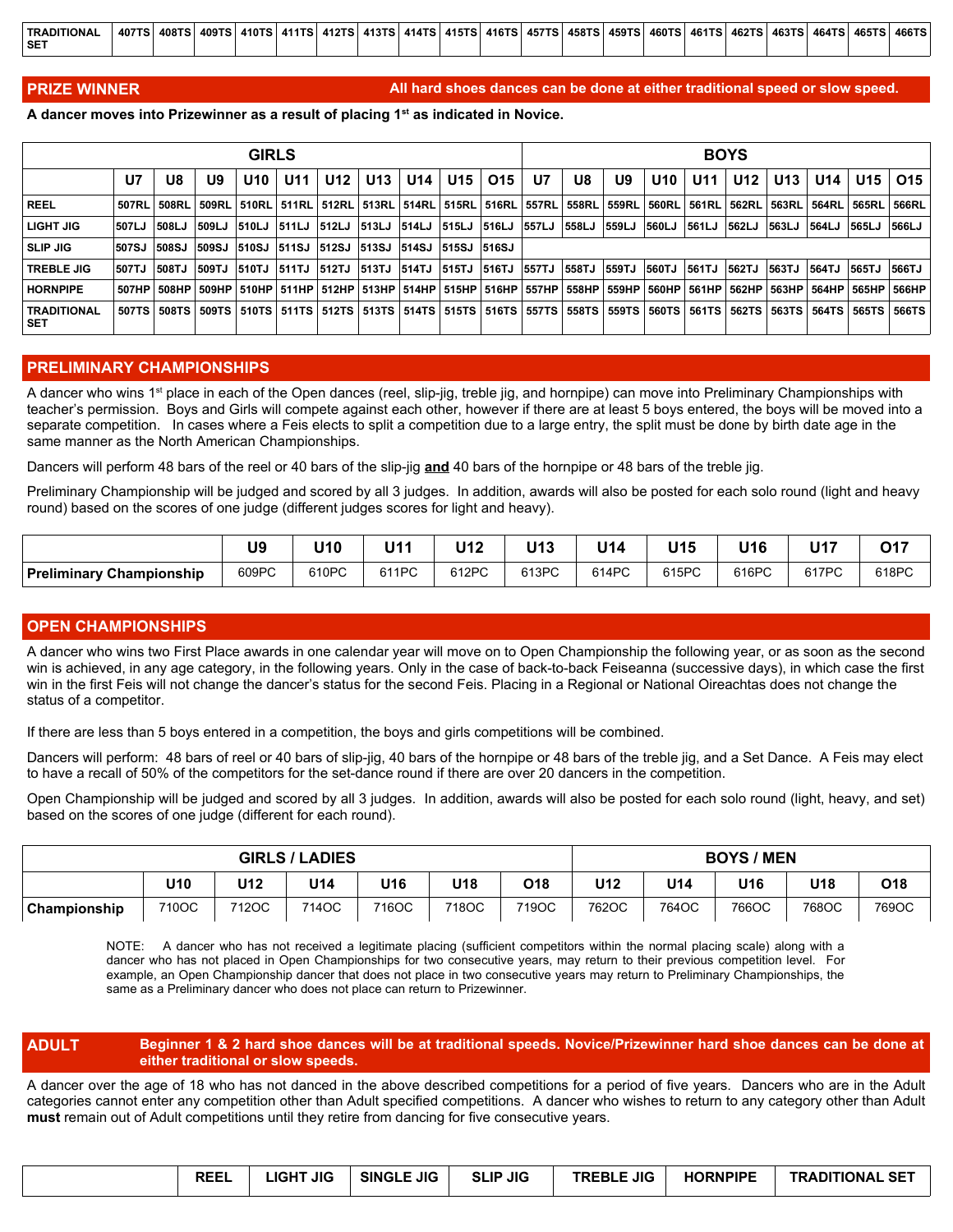| <b>BEGINNER 1</b>  | 299RL | 299L <sub>J</sub> | 299SN | 299SJ | 299TJ | 299HP | 299TS |
|--------------------|-------|-------------------|-------|-------|-------|-------|-------|
| <b>BEGINNER 2</b>  | 399RL | 399L <sub>u</sub> | 399SN | 399SJ | 399TJ | 399HP | 399TS |
| <b>NOVICE</b>      | 499RL | 499LJ             | 499SN | 499SJ | 499TJ | 499HP | 499TS |
| <b>PRIZEWINNER</b> | 599RL | 599LJ             | 599SN | 599SJ | 599TJ | 599HP | 599TS |

| <b>ADULT CHAMPIONSHIP</b> |       |
|---------------------------|-------|
| <b>MASTERS PRELIM</b>     | 699MP |
| <b>MASTERS OPEN</b>       | 699MO |

### **Adult Special**

Adult Special Rules:

- 1. The adult special is being offered for the second time to offer dancers an opportunity to prepare for the Adult Championships at upcoming North American and Regional events.
- 2. Open to Adult level dancers (age 18 and older) who have not competed during the previous five (5) years, except as an Adult level dancer.
- 3. Dancers competing in the Adult Special may NOT compete in the Adult Solo competitions (299 599 listed above).
- 4. Dancers will perform 48 bars of the reel or 40 bars of the slip-jig and 40 bars of the hornpipe or 48 bars of the treble jig, and a Traditional Set Dance.
- 5. Dancers will compete two at time in the first two rounds. Set dances are danced one at a time.
- 6. The Adult Special will be judged and scored by all 3 judges. In addition, awards will also be posted for each solo round (light, heavy, and set) based on the scores of one judge (different for each round).

| <b>ADULT SPECIAL</b>               |            |
|------------------------------------|------------|
| <b>CHAMPIONSHIP</b><br><b>ADUL</b> | 860SF<br>. |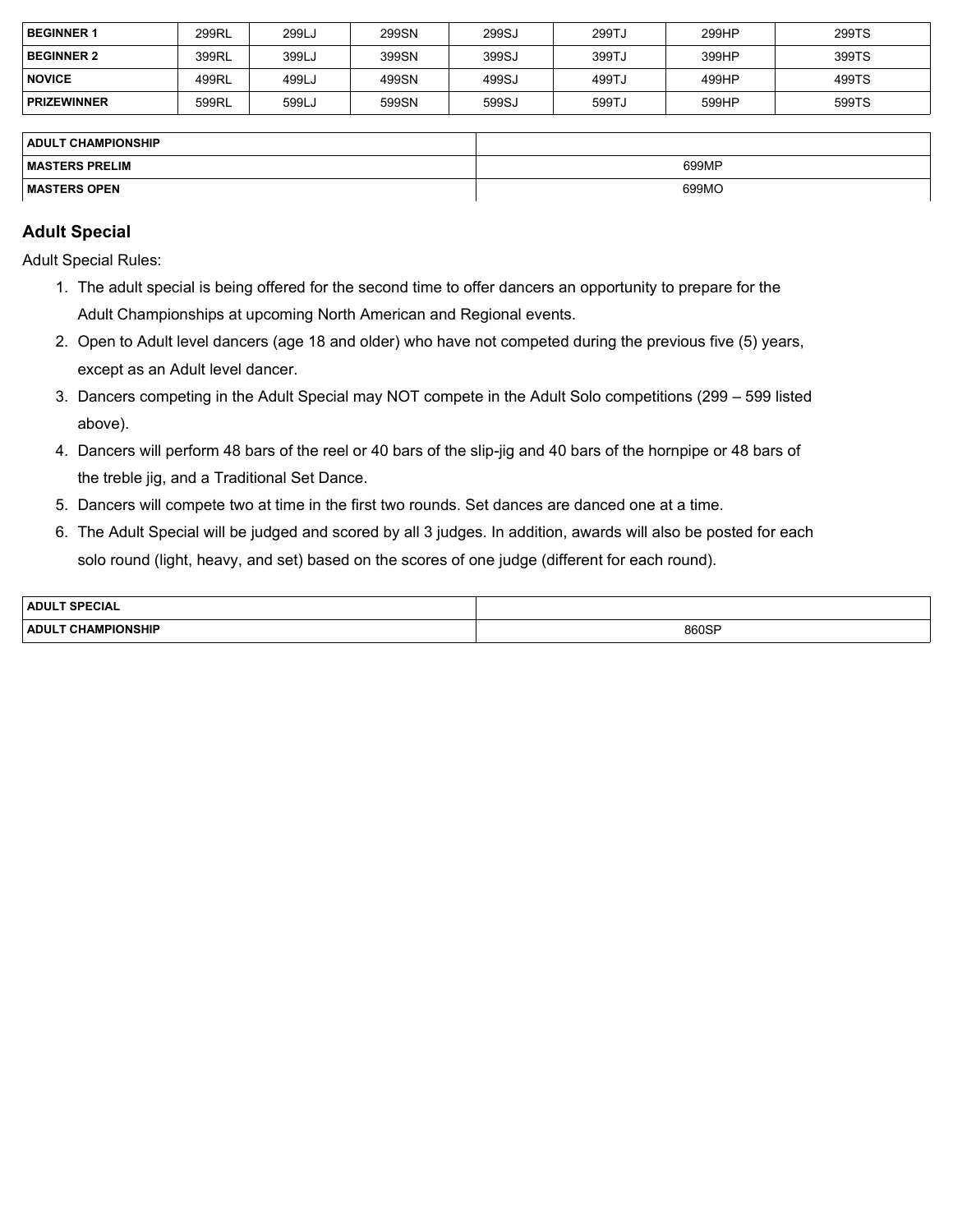| SOLO DANCES PER COMPETITION<br>\$9.00<br>PRELIMINARY CHAMPIONSHIP<br>\$40.00<br><b>OPEN CHAMPIONSHIP</b><br>\$40.00<br><b>INSTRUMENTAL</b><br>\$9.00<br><b>MAXIMUM FAMILY RATE:</b><br><b>FAMILY EVENT FEE:</b><br>(includes online results)<br>LATE REGISTRATION FEE:<br>DAY OF REGISTRATION FEE:<br>LEVEL CHANGE FEE:<br>\$25 PER CHANGE<br>Make checks payable to: Kansas City Feis<br>P0 BOX 2046, PARKER, CO 80134-1411 | <b>ENTRY FEES:</b><br>\$150.00 NOT TO INCLUDE EVENT FEE<br>(PLEASE NOTE 2ND CHANCE IS NOT INCLUDED IN MAX RATE)<br>\$20.00 NOT INCLUDED IN MAXIMUM FAMILY RATE<br>\$25.00 PER DANCER AFTER 8/19/2022<br>\$100.00 PER DANCER<br>Mail to: Feisworx - Kansas City Feis | <b>REGISTRATION:</b><br>ALL REGISTRATION IS THROUGH<br>www.feisworx.com<br>ENTRIES WILL OPEN May 2022<br>ENTRIES WILL CLOSE AUG. 19, 2022 OR WHEN CAP OF 500 NON<br>CHAMPIONSHIP/250 CHAMPIONSHIP IS MET<br>CAP WILL BE SET BY NUMBER REGISTERED AND FINALIZED WHEN<br>PAYMENT IS MADE. (If payment is not received by Aug. 17<br>Entry will be dropped. THERE IS NO CAP ON INSTRUMENTAL OR TEAM<br><b>ENTRIES</b> |  |
|------------------------------------------------------------------------------------------------------------------------------------------------------------------------------------------------------------------------------------------------------------------------------------------------------------------------------------------------------------------------------------------------------------------------------|---------------------------------------------------------------------------------------------------------------------------------------------------------------------------------------------------------------------------------------------------------------------|--------------------------------------------------------------------------------------------------------------------------------------------------------------------------------------------------------------------------------------------------------------------------------------------------------------------------------------------------------------------------------------------------------------------|--|
|                                                                                                                                                                                                                                                                                                                                                                                                                              | ABSOLUTELY NO REFUNDS                                                                                                                                                                                                                                               |                                                                                                                                                                                                                                                                                                                                                                                                                    |  |
|                                                                                                                                                                                                                                                                                                                                                                                                                              |                                                                                                                                                                                                                                                                     |                                                                                                                                                                                                                                                                                                                                                                                                                    |  |
| <b>REGISTRATION PACKETS:</b>                                                                                                                                                                                                                                                                                                                                                                                                 |                                                                                                                                                                                                                                                                     | <b>FEIS START TIMES</b>                                                                                                                                                                                                                                                                                                                                                                                            |  |
| WILL BE AVAILABLE AT                                                                                                                                                                                                                                                                                                                                                                                                         |                                                                                                                                                                                                                                                                     | Sunday:                                                                                                                                                                                                                                                                                                                                                                                                            |  |
| THE WESTIN CROWN CENTER HOTEL                                                                                                                                                                                                                                                                                                                                                                                                |                                                                                                                                                                                                                                                                     |                                                                                                                                                                                                                                                                                                                                                                                                                    |  |
| FRIDAY NIGHT - 7:00 - 9:00PM                                                                                                                                                                                                                                                                                                                                                                                                 |                                                                                                                                                                                                                                                                     | COMPETITIONS START PROMPTLY @ 8:00AM<br>With Solo Competition.                                                                                                                                                                                                                                                                                                                                                     |  |
| Saturday Morning - 7:00-10:00AM                                                                                                                                                                                                                                                                                                                                                                                              |                                                                                                                                                                                                                                                                     | Please note NO FIGURE DANCING                                                                                                                                                                                                                                                                                                                                                                                      |  |
| after this they will be available at the                                                                                                                                                                                                                                                                                                                                                                                     |                                                                                                                                                                                                                                                                     | FOLLOWED BY SOLO COMPETITIONS                                                                                                                                                                                                                                                                                                                                                                                      |  |
| awards table                                                                                                                                                                                                                                                                                                                                                                                                                 |                                                                                                                                                                                                                                                                     | CHAMPIONSHIP COMPETITIONS WILL START<br>WITH YOUNGEST TO OLDEST AGE GROUPS                                                                                                                                                                                                                                                                                                                                         |  |
| Sunday Morning – Pick up at<br>awards table                                                                                                                                                                                                                                                                                                                                                                                  |                                                                                                                                                                                                                                                                     | IN PRELIMINARY AND OPEN CHAMPIONSHIPS                                                                                                                                                                                                                                                                                                                                                                              |  |
|                                                                                                                                                                                                                                                                                                                                                                                                                              |                                                                                                                                                                                                                                                                     |                                                                                                                                                                                                                                                                                                                                                                                                                    |  |
| <b>ACCOMMODATIONS:</b>                                                                                                                                                                                                                                                                                                                                                                                                       |                                                                                                                                                                                                                                                                     | DIRECTIONS FOR THOSE DRIVING:                                                                                                                                                                                                                                                                                                                                                                                      |  |
| HOTELS FILL UP FAST BOOK NOW!                                                                                                                                                                                                                                                                                                                                                                                                | From Kansas City International Airport:                                                                                                                                                                                                                             |                                                                                                                                                                                                                                                                                                                                                                                                                    |  |
| WESTIN CROWN CENTER HOTEL                                                                                                                                                                                                                                                                                                                                                                                                    | Take Interstate 29 South to Highway 169 South. Continue on 169 South across the Broadway Bridge over<br>the Missouri River (hwy 169 becomes Broadway, do not turn right. Follow Broad 18 blocks to Pershing and                                                     |                                                                                                                                                                                                                                                                                                                                                                                                                    |  |
| ONE PERSHING RD, KANSAS CITY, MISSOURI 64108 TEL: 816-<br>474-4400 OR 1-800-WESTIN-1                                                                                                                                                                                                                                                                                                                                         | turn left to the hotel.<br>From the South                                                                                                                                                                                                                           |                                                                                                                                                                                                                                                                                                                                                                                                                    |  |
| ROOM RATE: \$151.00 PER NIGHT + TAX                                                                                                                                                                                                                                                                                                                                                                                          | Take Interstate 35 North and exit on Broadway and turn right. Go 12 blocks to Pershing Road and turn right.                                                                                                                                                         |                                                                                                                                                                                                                                                                                                                                                                                                                    |  |
| TWO TICKETS TO IRISH FEST ARE INCLUDED IN EACH PAID<br><b>ROOM NIGHT</b>                                                                                                                                                                                                                                                                                                                                                     |                                                                                                                                                                                                                                                                     | Proceed 3 blocks and hotel will be on your right just past Main street.                                                                                                                                                                                                                                                                                                                                            |  |
| ASK FOR KANSAS CITY IRISH FEST RATE                                                                                                                                                                                                                                                                                                                                                                                          | <b>From the East</b><br>Take I-70 West into the city. Exit onto Interstate 670 West (left exit) and proceed one mile. Exit on Broadway                                                                                                                              |                                                                                                                                                                                                                                                                                                                                                                                                                    |  |
| SHERATON HOTEL @ CROWN CENTER                                                                                                                                                                                                                                                                                                                                                                                                |                                                                                                                                                                                                                                                                     | and turn left. Go 12 blocks to Pershing Road and turn left. The hotel is ahead 3 blocks on the right.                                                                                                                                                                                                                                                                                                              |  |
| 2345 MCGEE STREET, KANSAS CITY, MISSOURI, 64108 TEL: 816-<br>421-1234 / 1-800-633-7313                                                                                                                                                                                                                                                                                                                                       |                                                                                                                                                                                                                                                                     | From the West on I-70<br>Take I-70 East to Interstate 670 East (left exit). Proceed on I-670 East to I-35 South. Take I-35 South to                                                                                                                                                                                                                                                                                |  |
| ROOM RATE: \$146.00 PER NIGHT + TAX                                                                                                                                                                                                                                                                                                                                                                                          |                                                                                                                                                                                                                                                                     | 20th Street Exit (which is the first exit, happens quickly). Take a left on 20th Street, right on Main and a left<br>on Pershing.                                                                                                                                                                                                                                                                                  |  |
| TWO TICKETS TO IRISH FEST ARE INCLUDED IN EACH PAID<br>ROOM NIGHT                                                                                                                                                                                                                                                                                                                                                            |                                                                                                                                                                                                                                                                     |                                                                                                                                                                                                                                                                                                                                                                                                                    |  |
| ASK FOR KANSAS CITY IRISH FEST RATE                                                                                                                                                                                                                                                                                                                                                                                          |                                                                                                                                                                                                                                                                     |                                                                                                                                                                                                                                                                                                                                                                                                                    |  |
| YOU MAY BOOK HOTEL ON LINE @<br>http://http://kcfeis.com/venue                                                                                                                                                                                                                                                                                                                                                               |                                                                                                                                                                                                                                                                     |                                                                                                                                                                                                                                                                                                                                                                                                                    |  |
| TRANSPORTATION: KANSAS CITY INTERNATIONAL AIRPORT                                                                                                                                                                                                                                                                                                                                                                            |                                                                                                                                                                                                                                                                     | <b>Scholarships</b>                                                                                                                                                                                                                                                                                                                                                                                                |  |
| (MCI):<br>SUPER SHUTTLE RATES FROM THE AIRPORT TO THE WESTIN<br><b>CROWN CENTER:</b>                                                                                                                                                                                                                                                                                                                                         |                                                                                                                                                                                                                                                                     | The Kansas City Feis is pleased to offer the following                                                                                                                                                                                                                                                                                                                                                             |  |
| \$18.00 - EACH WAY                                                                                                                                                                                                                                                                                                                                                                                                           |                                                                                                                                                                                                                                                                     | scholarships to dancers who compete at our 2021 feis:                                                                                                                                                                                                                                                                                                                                                              |  |
| SUPER SHUTTLE TICKET BOOTHS ARE BY<br><b>BAGGAGE CLAIM</b>                                                                                                                                                                                                                                                                                                                                                                   | Two \$1000 college scholarships to high school seniors or<br>currently enrolled college students.                                                                                                                                                                   |                                                                                                                                                                                                                                                                                                                                                                                                                    |  |
|                                                                                                                                                                                                                                                                                                                                                                                                                              |                                                                                                                                                                                                                                                                     | The Christine O'Riada Performing Arts Scholarship, \$500<br>awarded to a dancer in Prize Winner level or above.                                                                                                                                                                                                                                                                                                    |  |
| <b>KANSAS CITY IRISH FESTIVAL</b><br>www.kcirishfest.com                                                                                                                                                                                                                                                                                                                                                                     |                                                                                                                                                                                                                                                                     | Please see our website at www.kcfeis.com for more details as                                                                                                                                                                                                                                                                                                                                                       |  |
| Plan to stay the weekend and enjoy the Kansas City<br>Irish Fest @ the Crown Center Complex which is right<br>outside the feis venue. Check out the website and see<br>what a fun family event this is! There are two free<br>festival tickets for each paid night's stay at the the                                                                                                                                         | the feis.                                                                                                                                                                                                                                                           | well as the application forms. Application forms must be<br>submitted by August 1, 2021. Scholarships will be awarded at                                                                                                                                                                                                                                                                                           |  |

**Westin Crown Center and Sheraton @ Crown Center**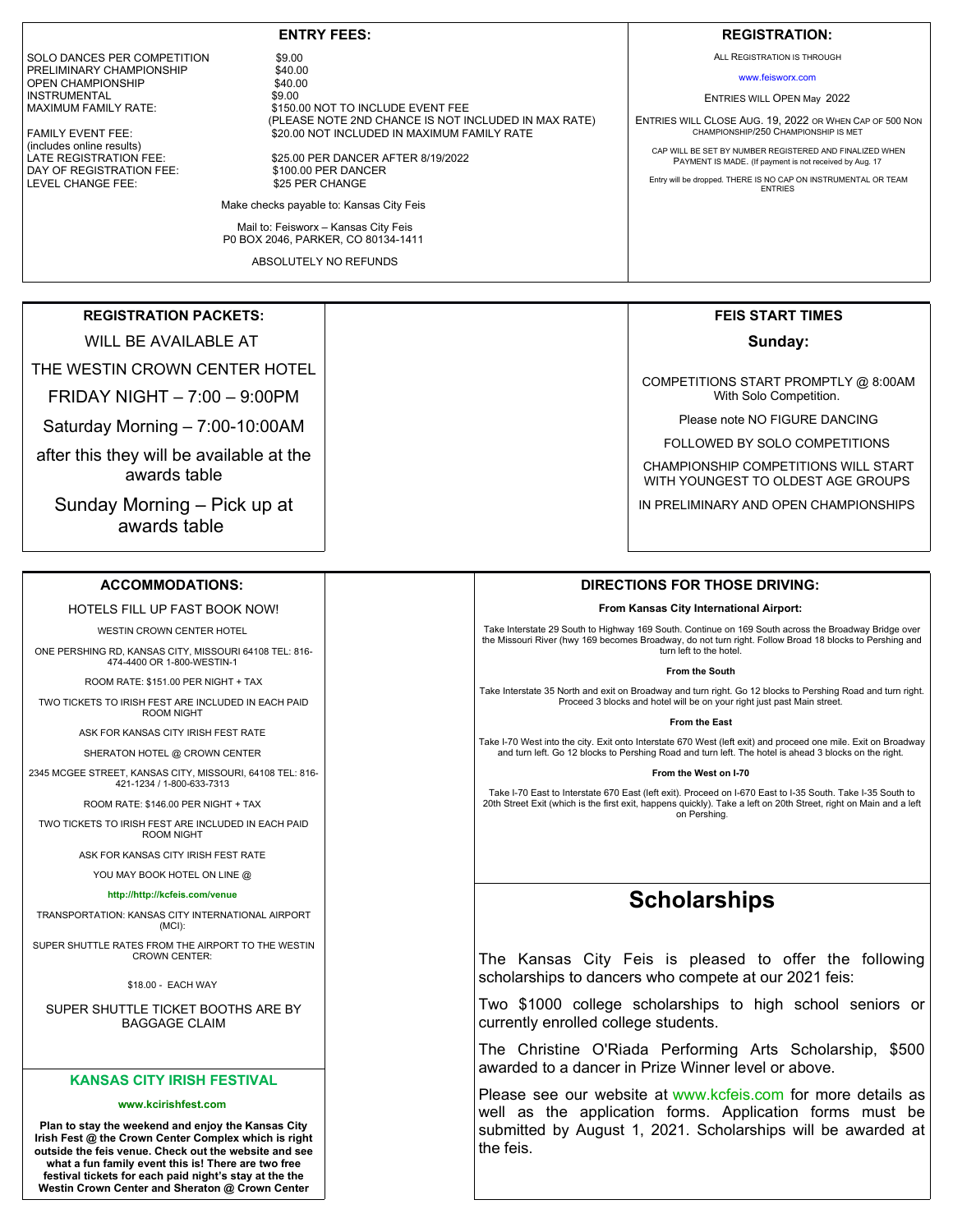**Hotels.** 

### **MID-AMERICA REGIONAL DANCING COMPETITION RULES**

- 1. In the case of all solo and team competitions in all grades, the age of a competitor on 1st January of the year in which the competition is held will determine the right of entry. For the purposes of this Rule a competitor whose birthday occurs on 1st January shall be deemed to be under the age attained on that date.
- 2. Competitions are open to all but those holding a TMRF, TCRG, or ADCRG designation. A feis can only accept entries from pupils of teachers registered with An Coimisiun and registered with both the IDTANA and the North American region in which they reside.
- 3. A competitor may be disqualified for any of the following reasons:
	- 1. Conduct unbecoming a lady or gentleman.
	- 2. Failure to report on time to compete. (Penalty: disqualification from said event)
	- 3. Falsification of age or other important facts i.e., teaching, award winning, competing under another competitor's name or number, etc.

Penalty for (a) or (c): Competitor will be disqualified from the Feis at which the occurrence happened and from all registered Feiseanna for a period of one year beginning at the date of the occurrence.

- 4. Competitions may be closed if there are no competitors at the assigned stage ready to compete when the competition is scheduled or announced. This does not pertain to a situation where competitors are involved in stage conflicts, and such conflicts will be handled by the stage monitor.
- 5. Steel taps or "bubble" heels on dancing shoes and any display of awards is prohibited. Authentic Gaelic dress is desired.
- 6. First Feis (if offered), Beginner and Advanced Beginner, aka Beginner I and II, must wear a class costume, or a skirt/pants and top. All other categories are excluded from this rule. Modest attire is encouraged when a competitor is not dancing.
- 7. Competitor's number must be worn and visible to adjudicators when performing in all competitions. Use of reflective plastic number covers is discouraged.
- 8. The number of awards given is determined by the Feis Committee and is based on the scores and ranks given by the adjudicator(s).
- 9. Complaints must be in writing stating names and other factual information and signed by the complainant. A \$25.00 fee must be enclosed and presented to the Feis Chairman within one hour of the occurrence. The fee will be returned if the complaint is upheld.
- 10.The Feis Committee and any organization affiliated with same, will not be held responsible for personal injury, property loss or damage. Destruction of Feis property and/or rental property will be punishable by law.
- 11.The Feis reserves the right to reject any entry for cause, to cancel all or part of the Feis and to limit competitor's performing time. The decision of the Feis Committee is final in all matters connected with the Feis.
- 12.All Feiseanna must have a process to allow parents to request that their child or children's name(s) not be listed on the posted competitor list prior to the day of the Feis.
- 13.Competitors must answer all questions as required by the Feis Entry committee, including teacher's name, and include the entry fee for entry to be accepted. Failure to do so will result in a rejected entry.
- 14.With the exception of First Feis and Beginner 1 the status of the dancer does not change unless there are five or more dancers in the competition.
- 15.Photography
	- 1. With the exception of First Feis, Beginner 1 and Beginner 2 (or their equivalent), photography of any kind which has the capability of capturing a dancer's image while in motion is strictly forbidden.
	- 2. A Feis may elect to allow in motion photography for publicity purposes, but the pictures are considered the sole property of the Feis and solely for Feis use only; these are not to be used for personal gain through commercial use or sale, and under no circumstances can they be published on any website or other areas, without the express written permission of the persons involved.
	- 3. Additionally, a professional photographer may be formally contracted by a Feis to capture non-motion photographs, such as portrait photography, awards ceremonies, etc. and/or in motion photography provided it is taken at a vendor station or suitable location: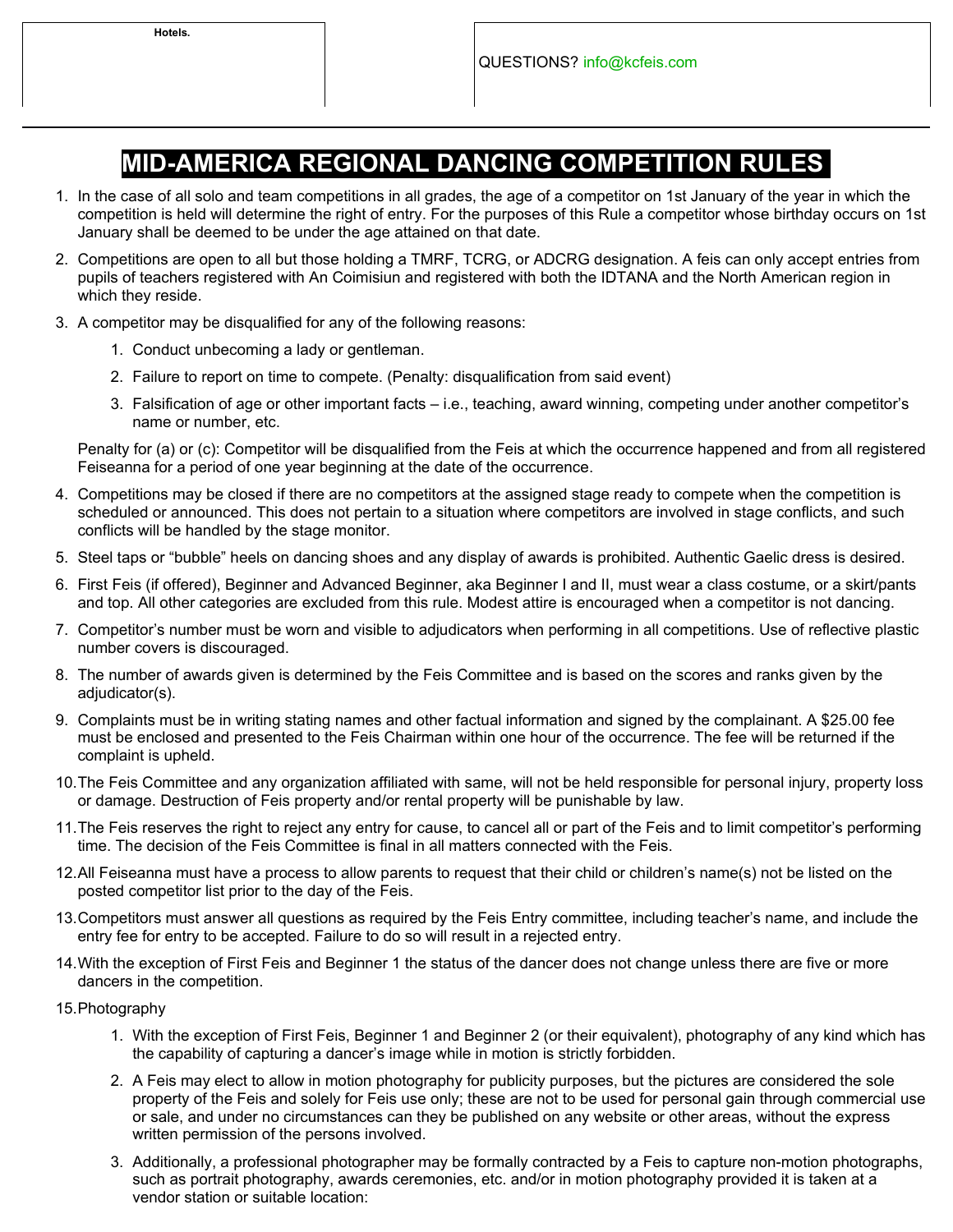- 1. away from the dancing stages and,
- 2. requested by a consenting parent, guardian, or dancer (over the age of 18).

16. No block, en Pointe, toe walking movements, stationary or moving is allowed to be performed for all ages up to and including the under 12 age group. However, after September 1 of each year an exception is made for those dancers who are 11 dancing in the under 12 age group.

17. No substance that can become airborne should be used on any dance floor in an attempt to improve traction.

# **GRADE LEVEL RULES**

- 1. Solo competitors in First Feis (if offered), Beginner, Advanced Beginner, Novice or Open (Prizewinner) competitions:
	- 1. Must compete in their own age group.
	- 2. Must be prepared to perform two steps in each event.
- 2. With the exception of First Feis and Beginner 1, a dancer's level is determined in each dance (Reel, Light Jig, Single Jig, Slip-Jig, Hornpipe, Treble Jig, and Traditional Set). Traditional Set Dances are limited to those dances determined by An Coimisiun Le Rince Gaelacha as traditional set dances.
- 3. A Feis Committee may combine competitions if there are less than 5 competitors entered as follows:
	- 1. Two consecutive age groups, combined into the higher of the two groups, within that grade.
	- 2. Three consecutive age groups, combined into the highest age group, within that grade.
	- 3. All Boys' grades competitions shall be initially entered in single year age groups within that grade.
	- 4. If there are less than 5 Boys entered in any one age group within that grade, competitions may be combined in the following

order:

- 1. Double, All Boys, age group into the higher of the two groups within that grade
- 2. If a double, All Boys age group does not create 5 or more entries, the Boys shall be combined into the corresponding single year Girls' age group.
- 3. If the combined Boys and Girls age group still does not create 5 or more entries, that competition may be combined as stated in rule #2 above.
- 5. 100 and 200 level competitions may be combined as follows:
	- 1. Ages under 8 and below, CANNOT be combined with other age groups within that grade, but Boys and Girls may be combined in the corresponding single year Girls' age group within that grade.
	- 2. Ages under 9 and above may first be combined into 2 consecutive age groups within that grade.If the combined competition still does not create 5 or more entries, that competition may be combined using rules 2, 3 and 4 above.
- 4. Each region may determine the system for moving dancers from one grade to another, as they see appropriate for their region.
- 5. The syllabus is to contain all grade categories.
- 6. Competitors have the option to remain in the same category for the remainder of the Feis year.
- 7. A dancer, at the discretion of the teacher, may move into the next Grade (not Open Championships) without satisfying the requirements. However, once a dancer competes in the higher level, they can never move back to a lower category, (except as outlined in Rule 1, above).
- 8. Grade Levels
	- 1. **First Feis:** A dancer who has never competed in a Feis. A dancer can only be in this category for a single day and cannot compete at any other level in the Feis. Dancers must compete with Basic Steps that coincide with the Grade Exam Syllabus.
	- 2. **Beginner I (Beginner) Grade:** A beginner is a competitor who has not yet taken a full year of Irish Dance lessons, thereby giving beginners a full year with such status. A Beginner must move into the Beginner 2/Advanced Beginner category the next year. Dancers must compete with Basic Steps that coincide with the Grade Exam Syllabus.

c. **Beginner 2 (Advanced Beginner) Grade:** An advanced beginner who wins 1st, 2nd or 3rd place will advance to the Novice category in that particular dance. Competition dances are reel, light jig, slip jig, traditional treble jig and traditional hornpipe, as a minimum requirement. Dancers must compete with Basic Steps that coincide with the Grade Exam Syllabus.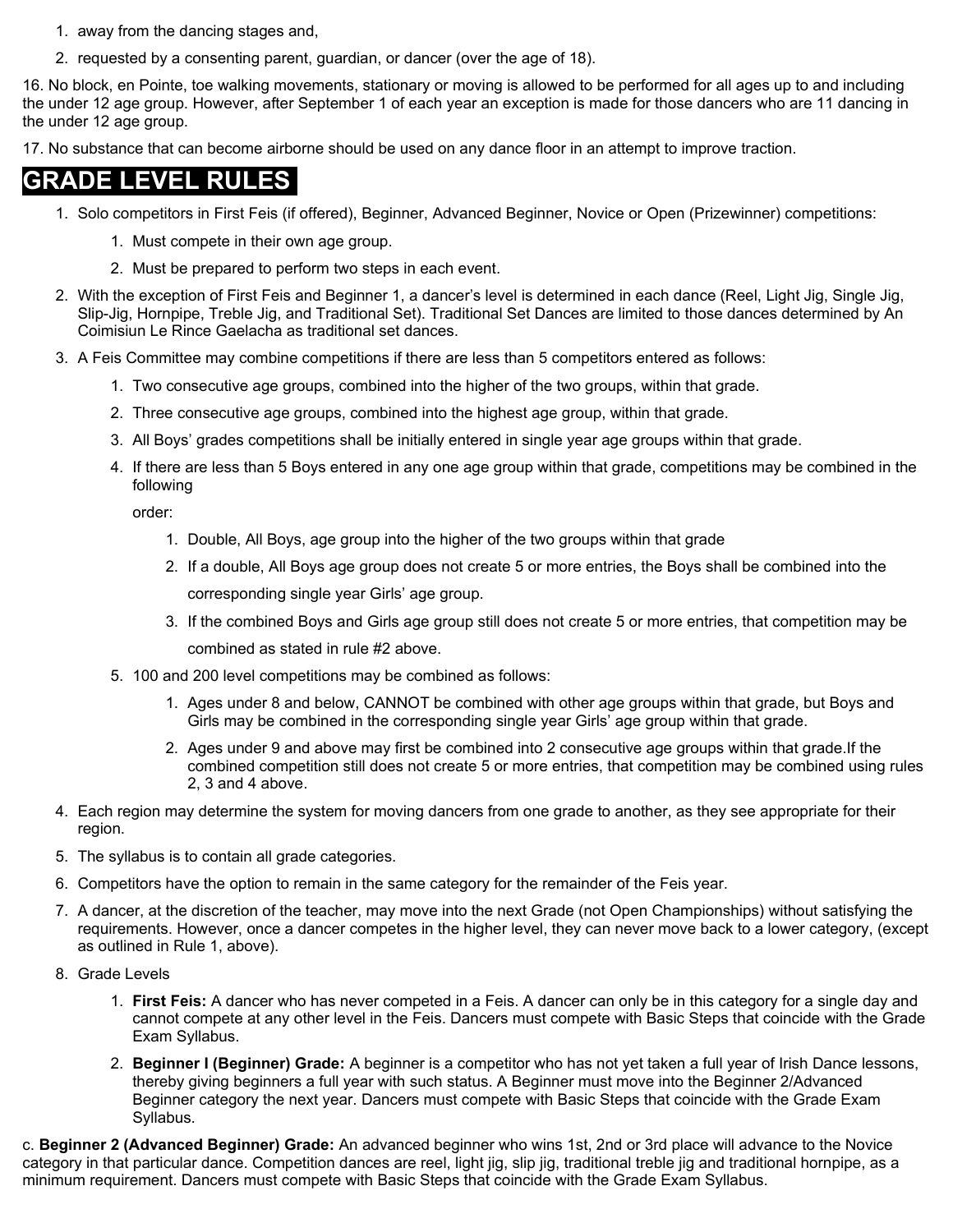- 4. **Novice Grade:** A novice who wins a 1st place will advance to the Open (Prizewinner) category in that particular dance.
- 5. **Open Prizewinner Grade:** A competitor who does not qualify as a beginner, advanced beginner or as a novice.
- 6. **Adult:** An Adult dancer is defined as any dancer who started Irish dancing at the age of 18 or older OR any dancer 18 or older who has not competed in at least five years in a youth competition AND has never placed in the top three in a youth Preliminary championship competition of more than five competitors.
- 9. First Feis (if offered), Beginner I, and Beginner 2 are required to dance at traditional speeds. Novice and Open/Prizewinner dancers may choose between traditional and Oireachtas speeds.
- 10.The following dance speeds must be adhered to;

|                   | <b>First Feis</b> | <b>Beginner</b> | <b>Advanced</b><br><b>Beginner</b> | <b>Novice</b> | Prizewinner |
|-------------------|-------------------|-----------------|------------------------------------|---------------|-------------|
| Reel              | 122               | 122             | 122                                | 113           | 113         |
| <b>Light Jig</b>  | 115               | 115             | 115                                | 115           | 115         |
| <b>Slip Jig</b>   | 122               | 122             | 122                                | 113           | 113         |
| <b>Single Jig</b> | 124               | 124             | 124                                | 124           | 124         |
| <b>Treble Jig</b> |                   |                 | 92                                 | 73/92         | 73/92       |
| Hornpipe          |                   |                 | 138                                | 113/138       | 113/138     |

### **TRADITIONAL SET SPEEDS**

| <b>St.</b> Patrick's Day 94 | Blackbird 144                |
|-----------------------------|------------------------------|
| 3 Sea Captains 96           | Job of Journeywork 138       |
| Jockey to the Fair 90       | <b>Garden of Daisies 138</b> |
| King of the Fairies 130     |                              |

11. First Feis, Beginner 1 and Beginner 2 perform only basic steps to coincide with the Grade Exam Syllabus.(IDTAMA, 1/1/17)

12. Dancers competing in the First Feis category are limited to participating in the First Feis Category only. (IDTAMA, 1/1/17)

# **CHAMPIONSHIP LEVEL RULES**

- 1. First place winners in the Open Championship category cannot return to a Preliminary or Open (Prizewinner) competition. Placing in a Regional or National Oireachtas does not change the status of a competitor. A dancer who moves into Open Championship must stay a minimum of 2 years. If after 2 years they have not placed they are allowed to return to Preliminary. An Open Championship dancer who places is not allowed to return to Preliminary until 2 years after their last placement.
- 2. Entrants in any Championship event may not enter in any other (Grade) events, but may enter in Figure Dances and Specials, ie Treble Reel Competition, etc.
	- 1. Dancers must qualify for Open Championship via the method now in place for Preliminary Championship, i.e. two 1st place wins.
	- 2. Dancers must compete in the Preliminary Championship competition in order to qualify for Open Championship
- 3. Preliminary Championships are open to those who: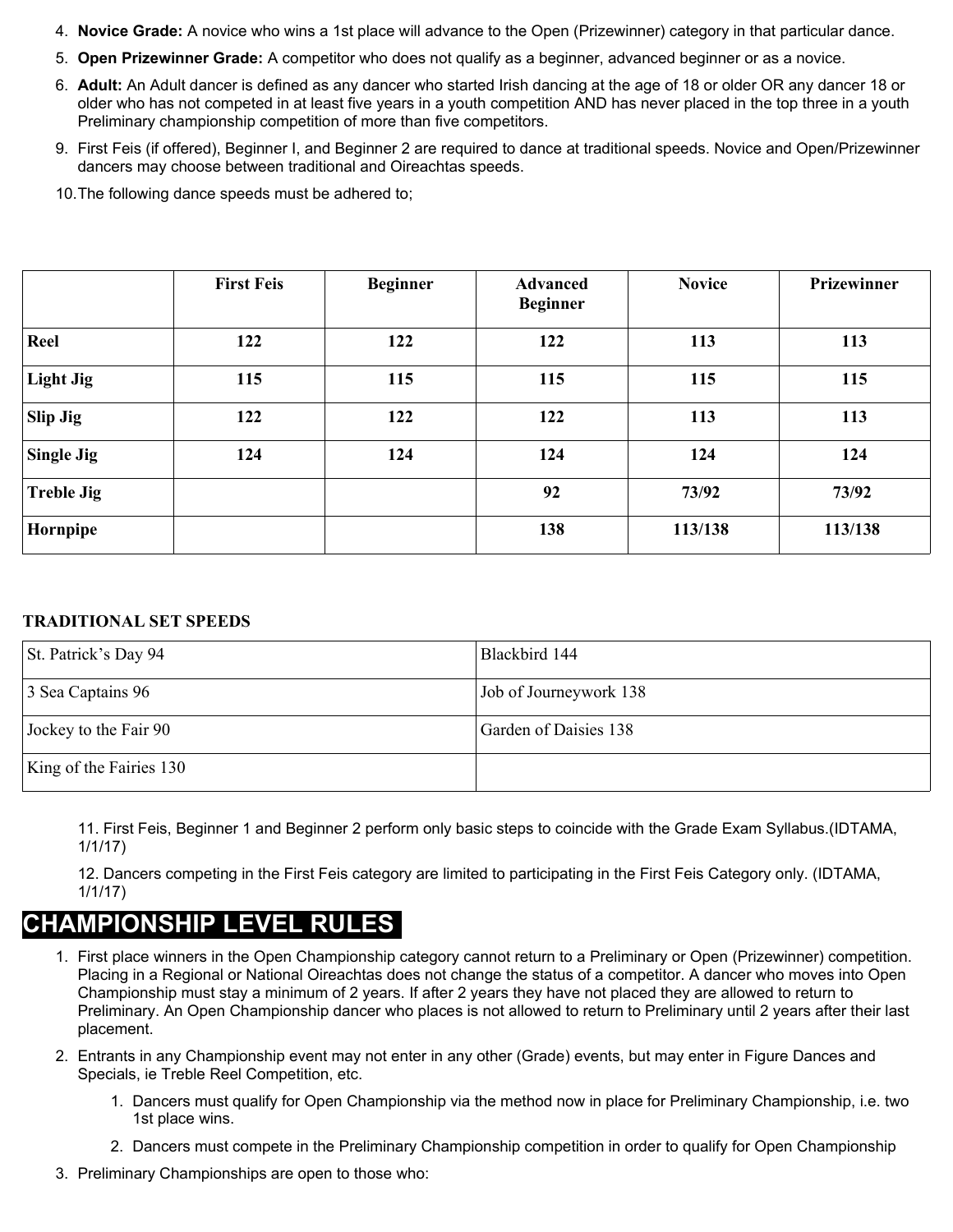a. A dancer who wins 1st place in each of the Open Prizewinner dances (reel, slip-jig, treble jig, and hornpipe) can move into Preliminary Championships with teacher's permission.

b. Have never won 1st, 2nd or 3rd in Open Championship. A dancer who wins two first place awards will move on to Open Championship at the next Feis they enter, or as soon as the second win is achieved, in any age category, in the following years. Only in the case of back-to-back feiseanna (successive days), in which case the first win in the first Feis will not change the dancer's status for the second Feis. A dancer is required to perform a light shoe dance (reel or slip jig for ladies and reel only for men), and a hard shoe dance. A Feis can opt to offer either a) a set dance or b) a jig/hornpipe.

- 4. A Mid-America region feis may choose to combine boys and girls in Open Championship competitions when there are less than 5 dancers registered in a particular age category.
- 5. One of the following statements MUST be in the feis syllabus:

a. When there are less than five dancers registered in a particular Open Championship age category, the boys and girls will NOT be combined.

OR

b. When there are less than five dancers registered in a particular Open Championship age category, the boys and girls WILL be combined.

- 6. The boys' open championship age categories will match the girls' open championship age categories.
- 7. Every competitor in Preliminary or Open Championship must have a minimum of 8 rotations or 10 minutes between each of their rounds.

### **FIGURE/CEILI TEAM RULES**

- 1. Teachers or team captains are responsible that their teams are complete and in position when the competition is announced.
	- 1. There are no restrictions on figure age groups
	- 2. Figure age groups will be determined by the oldest dancer.
	- 3. 8 hand teams are allowed to repeat dancers at all Mid-America feiseanna in accordance with the World and Regional Oireachtas rules.
- 2. The length of 2 hand and 3 hand dances in competition are to be 48 bars of music plus an 8 bar introduction.

## **ADJUDICATORS & MUSICIANS**

- 1. Musicians and adjudicators cannot be approached during a competition by anyone except the Feis Committee. No one can approach them while a competitor is performing.
- 2. Musicians employed by the Feis Committee will be solely under the direction and management of the Feis Committee on Feis day.
- 3. In matters pertaining to adjudication, the decision of the adjudicators is final.
- 4. Adjudicators are to monitor the quality of music at the stage(s) to which they are assigned.
- 5. Championships and Preliminary Championships require at least three adjudicators.
- 6. Each Feis is required to list their adjudicators on their syllabus and/or website at least three weeks before the close of entries, one-third of which are to be from outside the region where the Feis is being held.

## **COSTUME RULES**

1. Make up is prohibited on a dancer in the first three grades (First Feis (if offered), Beginner I and Beginner 2 or their equivalent) up to and including the under 12 age group. Make-up (including false eyelashes and tanner on the face) is not permitted for dancers, in either solo or team competitions, up to and including the Under 10 age group.

Clarification: Both make up rules refer to the age group of the competition, not the actual age of the dancer. For example, 9 year old dancers, competing in a team that is entered Under 12, may wear make-up or at a feis where the youngest Open Championship age group is Under11, then all dancers in that competition may wear make-up. These rules must also be announced from side stage at the event. Participants should be reminded that should they be in breach of these rules and be required to remove their make-up, that they risk missing their rotation in the competition.

- 2. Any competitor found to be using artificial carriage aids and subsequently refuses to remove same, will be subject to disqualification from that particular competition. Medically prescribed aids (proof of which may be required) will be exempt from this rule.
- 3. Competitors in girl's competitions at the First Feis (if offered), Beginner I and Beginner 2 Grade will wear only the competitor's dancing school costume or a skirt/pants and top.